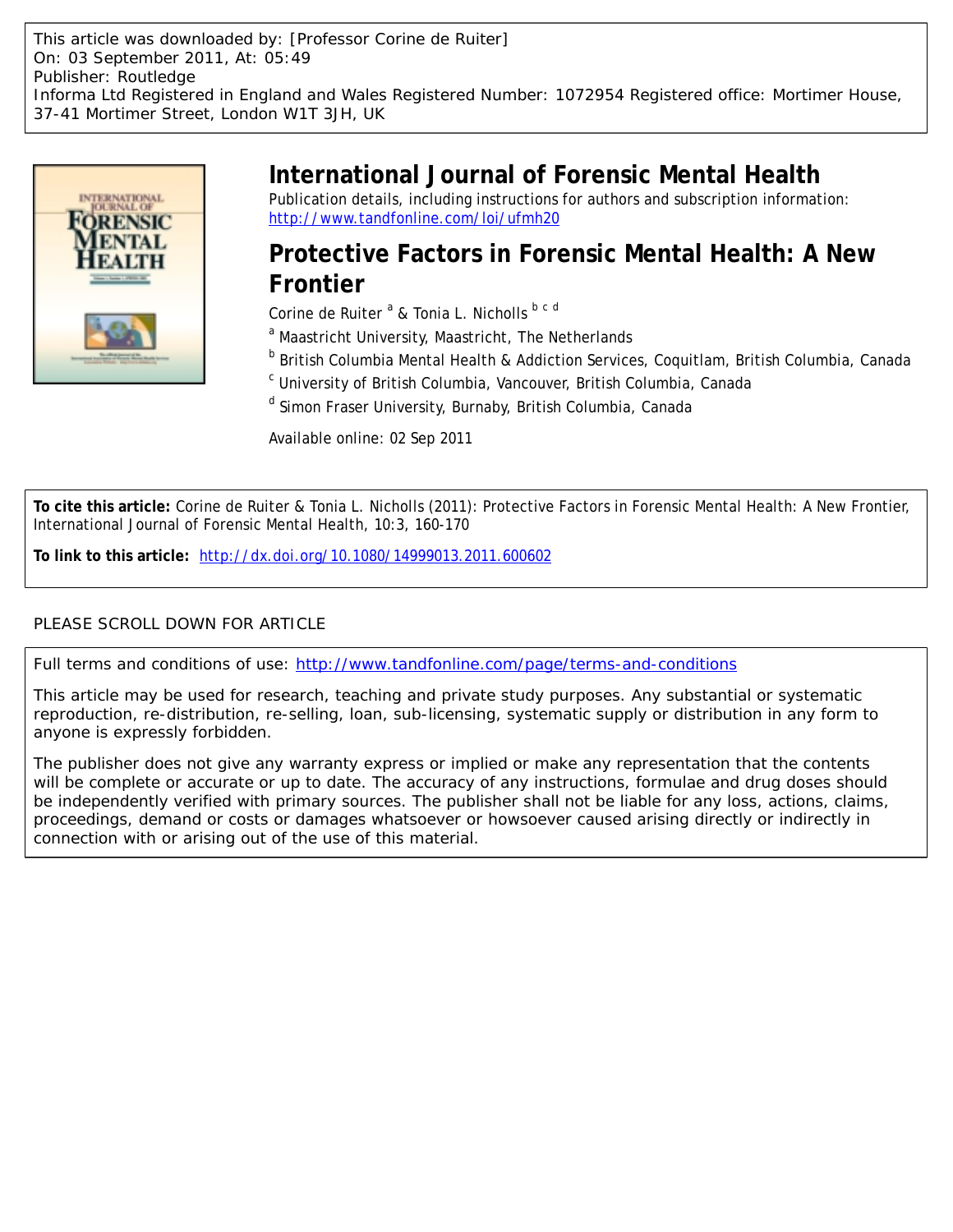

### SPECIAL SECTION: PROTECTIVE FACTORS IN FORENSIC MENTAL HEALTH

## Protective Factors in Forensic Mental Health: A New Frontier

Corine de Ruiter

*Maastricht University, Maastricht, The Netherlands*

Tonia L. Nicholls

*British Columbia Mental Health & Addiction Services, Coquitlam, British Columbia, Canada; University of British Columbia, Vancouver, British Columbia, Canada; and Simon Fraser University, Burnaby, British Columbia, Canada*

> The field of violence risk assessment has made substantial strides in the past four decades. In large part, these advances reflect the addition of purpose-designed risk assessment measures such as the HCR-20 and COVR as well as the contributions of prolific scholars and state of the art studies (Hodgins' Aftercare Project; Monahan, Steadman et al.'s MacArthur Violence Risk Assessment study). However, important areas of inquiry have been left largely unexplored. The potential incremental value to be added by dynamic risk factors to historical and static factors is relatively unexamined. Yet, changeable factors offer the capacity to identify new opportunities for the prevention and management of violence risk. Similarly, the added value to be offered by a consideration of protective factors in addition to risk factors is only now emerging as a field of inquiry in adult forensic mental health. This special section is dedicated to addressing some of these limitations and provides papers describing two new measures (SAPROF and START) and empirical evidence supporting the role of protective factors in risk assessment and risk management research.

*Keywords:* dynamic factors, forensic, mental health, protective factors, violence risk assessment

Since John Monahan's now historic monograph, *The Clinical Prediction of Violent Behavior* (Monahan, 1981), in which the poor performance of mental health professionals' violence risk predictions and subsequent decision making was critically evaluated, a lot has changed. Professionals working in forensic mental health services now have a variety of well-validated risk assessment tools at their disposal (for an overview of these tools and their research base, see Otto & Douglas, 2010). The meta-analysis by Mossman (1994) indicated that unstructured clinical violence predictions were more accurate than chance (Area Under the Curve [AUC] = .67), but less accurate than the mean AUC for actuarial predictions (.78). More recently, Hanson and Morton-Bourgon (2009) reviewed research into the risk of recidivism among sexual offenders and concluded that actuarial risk instruments consistently were more accurate than unstructured clinical judgment in predicting sexual recidivism. There are now also a handful of meta-analyses (Campbell, French, & Gendreau, 2009; Guy, 2008; Singh, Grann, & Fazel, 2011; Yang, Wong, & Coid, 2010) demonstrating that available structured tools are largely interchangeable with respect to predictive validity; the implication being that clinicians can have some confidence in selecting measures that best serve their purpose and population (see also Skeem & Monahan, 2011). Ultimately, the state of the field largely suggests that we should now be redirecting our focus in research and knowledge exchange to advancing primary prevention and

Address correspondence to Corine de Ruiter, PhD, Forensic Psychology Section, Faculty of Psychology and Neuroscience, Maastricht University, P.O. Box 616, 6200 MD Maastricht, The Netherlands. E-mail: Corine.deRuiter@maastrichtuniversity.nl. Web: www.corinederuiter.eu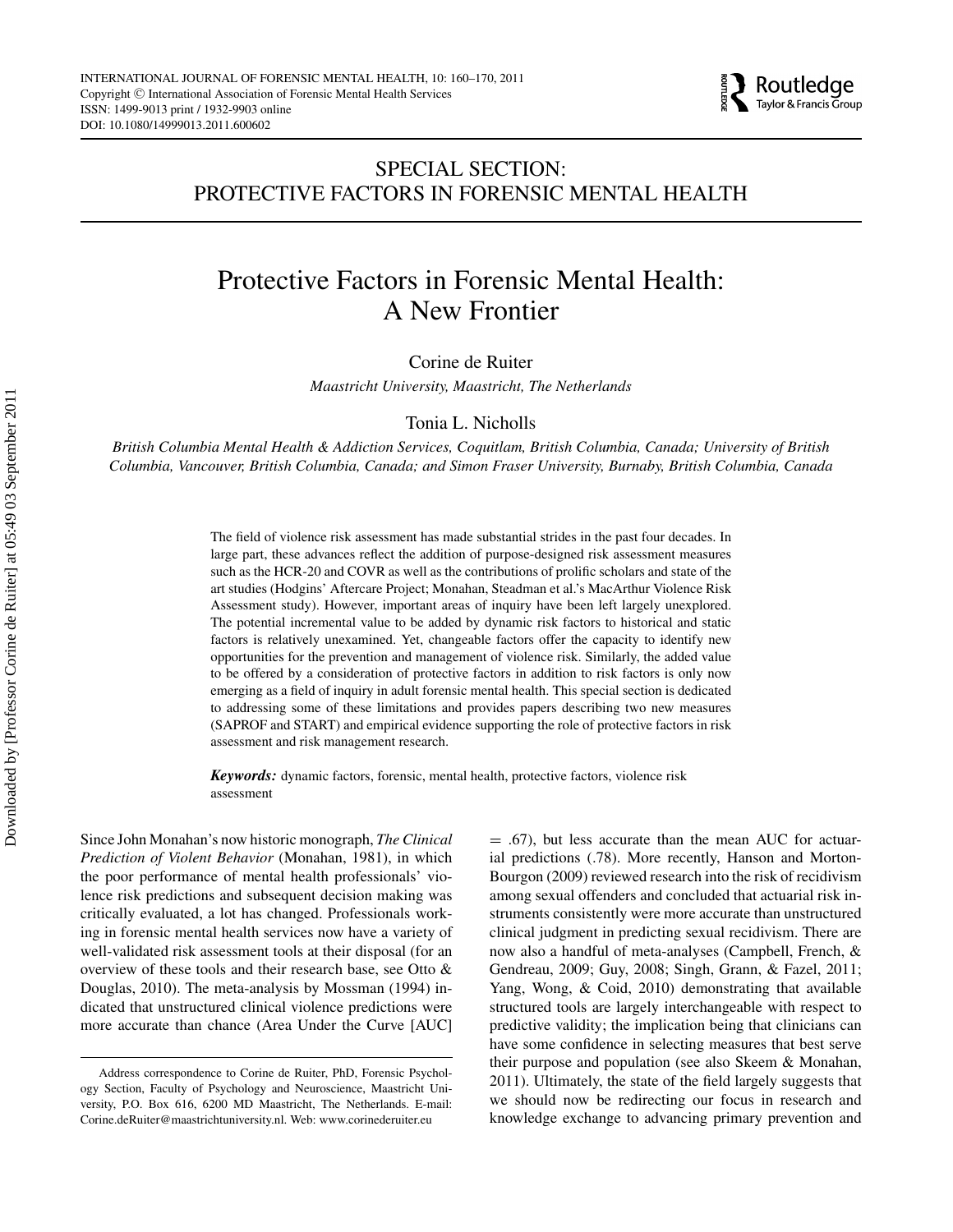the reduction of recidivism and reoffending. This seems to be particularly true given that a small minority of individuals tend to be responsible for a large proportion of institutional and societal violence. Research has demonstrated that a large proportion of serious offending is committed by a small segment of the total criminal population (Blumstein & Cohen, 1987) with as little as 6% of individuals accounting for as much as 50% of serious offenses (Coid, 2003; Farrington, Ohlin, & Wilson, 1986). Similarly, in inpatient forensic settings as few as 10% of patients account for as much as 60% of all violent episodes (e.g., Lussier, Verdun-Jones, Deslauriers-Varin, Nicholls, & Brink, 2009).

Risk assessment research shows that violence risk is determined by a combination and interaction of historical (e.g., history of violence, being a victim of child abuse), contextual (e.g., poor social support), and individual/clinical factors (e.g., substance abuse, mental disorder, impulsivity). Despite recognition of the importance of clinical and situational variables to the task, risk assessment instrument development and associated research has focused heavily on factors that are static or stable and thus, difficult or impossible to change, and to a lesser extent on dynamic, changeable risk factors (Quinsey, Harris, Rice, & Cormier, 1998). In 1988, British psychiatrist Sir Michael Rutter (1988) lamented that we know little about "escape from the risk process" (p. 3), and more than two decades later this has not changed in any fundamental way. The adult forensic mental health field has done relatively little to advance our understanding of the management and prevention of violence through a balanced consideration of clients' strengths (i.e., protective factors) as well as their vulnerabilities (i.e., risk factors).

This special issue includes papers on two relatively new measures that attempt to fill this gap in the field: The *Structured Assessment of Protective Factors for Violence Risk* (SAPROF; de Vogel, de Ruiter, Bouman, & de Vries Robbe,´ 2009) and the *Short-Term Assessment of Risk and Treatability* (START; Webster, Martin, Brink, Nicholls, & Middleton, 2004; Webster, Martin, Brink, Nicholls, & Desmarais, 2009). The SAPROF was designed as an add-on for use with structured risk assessment tools such as the HCR-20 (Webster, Douglas, Eaves, & Hart, 1997), thereby providing a more balanced and well-rounded approach to informing assessment and management of individuals at risk for violence. The START fills a different niche in that it is intended to structure short-term assessments (days to months) and treatment planning for the diverse mental health concerns (suicide, selfharm, violence, substance abuse, self-neglect, victimization) that arise in caring for and managing persons with mental and personality disorders. The START includes 20 items, each evaluated simultaneously as strength and vulnerability. For instance, a person with substance abuse problems may exhibit insight into the negative effects of his use on its relationships with criminal behavior and might be attending treatment (strength) while still reporting experiencing cravings and using on occasion (vulnerability).

### APPROACHES TO RISK ASSESSMENT: THE NEGLECT OF DYNAMIC VARIABLES

Structured risk assessment instruments are traditionally divided into actuarial and structured professional judgment (SPJ) approaches. A third approach, the anamnestic approach, uses behavior analytic techniques to gather information on an individual's previous offenses, in order to identify risk-relevant intervention targets to reduce the risk of future violence (Heilbrun, Yasuhara, & Shah, 2010). The latter approach will not be discussed further here, because it is entirely ideographic and does not yet have a research base.

Actuarial risk assessment instruments, such as the *STATIC-99* (Hanson & Thornton, 1999, 2000; Anderson & Hanson, 2010) or the *Violence Risk Appraisal Guide* (VRAG; Harris, Rice, & Cormier, 1993; Rice, Harris, & Hilton, 2010) contain a fixed set of risk factors that are scored and entered into an equation, formula, or actuarial table to arrive at a probability estimate of risk. The actuarial judgment method is mechanical and algorithmic (Grove & Meehl, 1996) and has a strong empirical basis. The variables in actuarial instruments are selected on the basis of their association with the outcome (i.e., violent recidivism) derived from empirical studies, either a single dataset or meta-analysis. Another example of an actuarial risk assessment method is the Iterative Classification Tree method derived from empirical data of the MacArthur Risk Assessment Study (see Monahan et al., 2001; Steadman et al., 2000). The Classification of Violence Risk (*COVR*; Monahan et al., 2006) risk assessment instrument revealed high predictive accuracy  $(AUC = .88)$  in the original derivation sample, but lower AUCs (.63 to .70) in a cross-validation study (Monahan et al., 2005). Advantages of the actuarial risk assessment methods are standardization, transparency, and objectivity. Moreover, risk assessment conducted with actuarial instruments is a rather simple, cost effective, and time-efficient procedure that usually does not require specific training.

There are also a number of important drawbacks to actuarial risk assessment tools, most notably the issue of changeability in risk status (Douglas & Skeem, 2005; Dvoskin & Heilbrun, 2001). With few exceptions, such as the *Level of Service/Case Management Inventory* (Andrews, Bonta, & Wormith, 2010) and the *Violence Risk Scale* (Wong & Gordon, 1999–2003; Wong & Olver, 2010), this type of instrument is of limited value in a treatment setting because the risk factors are not amenable to change. For this reason, actuarial instruments are most useful for moderate to long-term risk 'predictions' as opposed to risk management and treatment planning, yet even then they may be poor predictors if clients have improved or deteriorated on dynamic factors. For instance, Olver and Wong (2011) found that dynamic assessments of sexual offenders outperformed static actuarial assessments for offenders who demonstrated treatment gains. The relative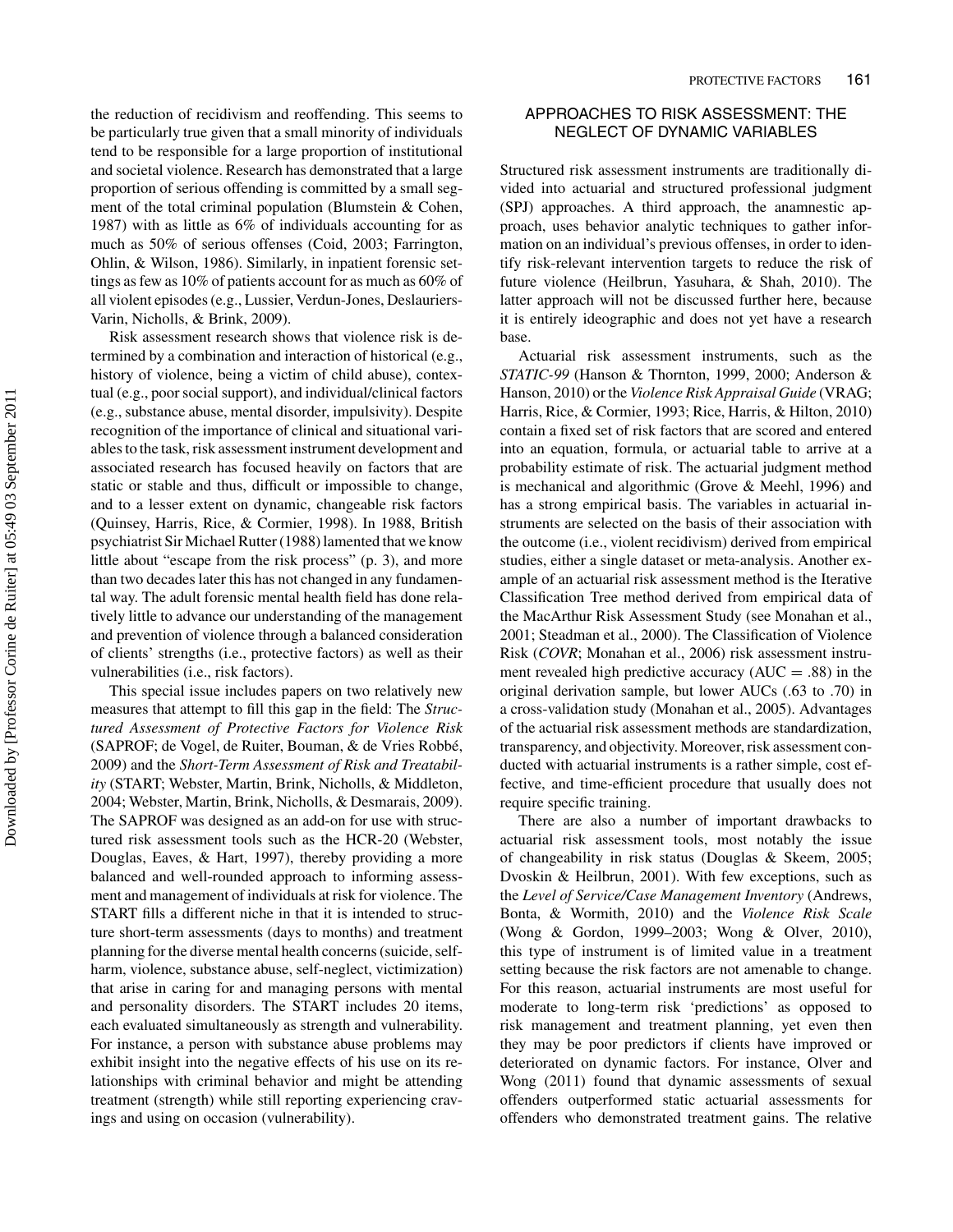focus in the field to date, on highly stable variables that offer clinicians limited guidance in terms of informing day to day management and interventions and which are insensitive to measuring therapeutic progress likely contributes in large part to our failure to have bridged the gap between research and practice in risk assessment. Despite now nearly 40 years of accumulated research documenting the improvements in accuracy achieved with structured clinical judgment (via actuarial or SPJ instruments), in day to day practice, the most prevalent approach to care planning and decision making is often still unstructured clinical decision making.

A consideration of both conceptual (e.g., Douglas & Skeem, 2005; Dvoskin & Heilbrun, 2001) and empirical (e.g., Elbogen, Mercado, Scalora, & Tomkins, 2002) literature supports the necessity of infusing dynamic variables into assessments of violence risk. In a U.S. study, Elbogen and colleagues (2002) found that clinicians perceived dynamic behavioral variables (e.g., physical aggression whilst in care, impulsive behavior, medication non-compliance) to be significantly more relevant than static-historical factors (e.g., childhood maladjustment, educational history, marital history). Similarly, Crocker, Braithwaite, Coté, Nicholls, and Seto (2011) conducted a Canadian study intended to identify correlates of review board dispositions of Not Criminally Responsible on Account of Mental Disorder cases (Canada's version of insanity acquittees) through prospective, interview-based assessments of risk. The authors found that dynamic, clinical factors were associated with decisions to detain or release NCRMD individuals rather than traditional historical risk factors, such as criminal history. The authors concluded that although less well-established in the literature, dynamic variables seem appropriate for review boards to consider given that changeable characteristics provide direction for the determination of treatment and supervision. Finally, a user-satisfaction study of the START indicated that 81% of clinicians view the measure's attention to changeable variables a particular advantage (Desmarais, Collins, Nicholls, & Brink, 2011). Thus, measures that attend to dynamic variables are more likely to have ecological validity from the perspective of the clinicians and decision makers.

In addition to evidence that clinicians perceive the consideration of dynamic risk variables as essential to violence risk assessment, particularly in the short-term, there are good reasons to refrain from relying solely or largely on static or historical variables when making decisions about civil liberties. From both a legal and ethical standpoint, regardless of the nature of the risk (i.e., violence, suicide, self-harm, substance abuse, general offending), good practice in risk assessment and risk management requires a consideration of dynamic variables that attend to the client's recent and current presentation in addition to static and stable variables. Risk fluctuates (Ogloff & Daffern, 2006) and even high-risk individuals are only violent a small proportion of the time and under particular circumstances (McNiel, 2009). As Ogloff and Daffern (2006) caution, in inpatient psychiatric settings, inappropriate restrictive interventions may result in frustration and derailed therapeutic alliances that backfire and actually escalate a patient's risk levels: "Risk assessment instruments that are weighted toward static variables also have limited utility for managing patients' levels of aggression" (p. 802).

These recommendations also reflect a growing body of research pointing to the contribution to the accuracy of risk evaluations made by dynamic variables, particularly in acute and short-term assessments. Some studies suggest measures that emphasize *traits* (e.g., psychopathy; see Hare, 2003) and *historical* risk markers (e.g., HCR-20; Webster et al., 1997) have relatively less utility for predicting acute violence risk (e.g., McNiel, Gregory, Lam, Binder, & Sullivan, 2003) and low-level aggression (i.e., not resulting in injury, not involving weapon use, see Skeem & Mulvey, 2001). In a sample of 50 physically assaultive clients matched with 50 non-assaultive clients in a short-term psychiatric unit, Mc-Niel and colleagues (2003) conducted a pseudo-prospective examination of the HCR-20, the Screening Version of the Hare Psychopathy Checklist-Revised (PCL:SV; Hart, Cox, & Hare, 1995), and the McNiel-Binder Violence Screening Checklist (VSC; McNiel & Binder, 1994). The VSC is a five-item tool intended to assess acute violence risk potential. The median length of stay was 9.5 days and violence was operationalized as physical attacks on persons. In contrast to research involving long-term follow-ups (e.g., Douglas et al., 1999; Nicholls, Ogloff, & Douglas, 2004; Skeem & Mulvey, 2001), only the Clinical subscale of the HCR-20 and the VSC independently contributed to violence prediction in logistic regression analyses. Of note, the VSC and Clinical subscale of the HCR-20 made independent contributions, suggesting they might serve to complement one another in short-term violence risk assessments. McNiel and colleagues concluded that active symptomatology appeared to be more relevant to acute violence risk than historical (e.g., Historical subscale of the HCR-20) or trait (e.g., psychopathy as measured by the PCL:SV) indicators of violence potential.

Webster and colleagues have long recognized the value of including changeable variables in risk assessment and management efforts (Webster, Eaves, Douglas, & Wintrup, 1995; Webster et al., 1997) and there are now a number of measures that encourage evaluators to consider dynamic items (also see Ogloff & Daffern, 2006; Wong & Gordon, 1999–2003). As Borum and Reddy (2001) put it, the clinician should "conceptualize and gauge the client's risk as a dynamic pathway from idea to action" (p. 381).

Structured professional judgment risk instruments such as the HCR-20 and the SVR-20 consist of static *and* dynamic risk factors, supporting their utility in clinical practice. However, in empirical research, the extent of change on the items and their relevance to risk prevention has taken a back seat to the much more prevalent predictive validation studies (for a quantitative review of these studies, see Yang et al., 2010). Despite more than 50 empirical studies of the predictive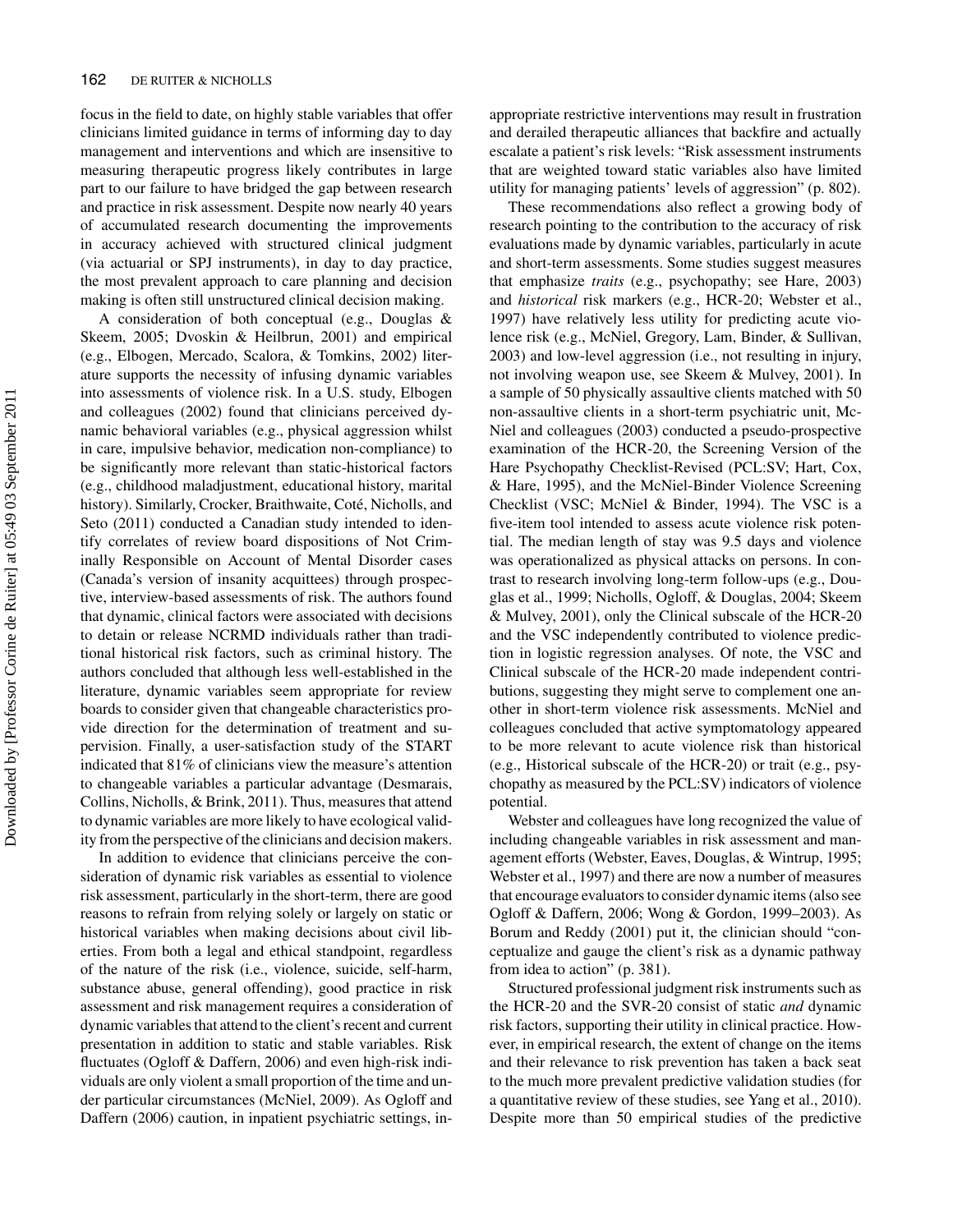validity of the HCR-20 (Guy, 2008), research on its ability to prevent future violence is extremely limited.

Belfrage and Douglas (2002) demonstrated that the dynamic factors in the HCR-20 can indeed change as a result of clinical intervention. In another study designed to examine the extent to which supposed dynamic items are variable over time, Wilson, Desmarais, Nicholls, Hart, and Brink (2010) completed repeated assessments over a one-year period. Research assistants conducted file-based HCR-20 and START assessments using four 3-month intervals with 30 male forensic inpatients. Aggressive incident outcome information was obtained from files using a modified version of the *Overt Aggression Scale* revised for use with the START. The authors found that the historical factors had predictive validity, and, in fact, demonstrated the strongest predictive validity when the follow-up period was nine to 12 months after assessment. However, when the dynamic C and R items and the START vulnerability ratings were included in the prediction model, the historical factors were no longer significant predictors of short-term aggression. Notably, it was the *change* in dynamic item scores that was predictive of future aggression, an attribute unique to dynamic factors. Another study is of particular relevance to our discussion. Colleagues in The Netherlands are conducting a randomized controlled trial that is intended to assess the extent to which assessment with the START and evaluation of care with the client at regular intervals help to prevent violent behavior as compared with a control group receiving no formal method of risk assessment or care evaluation, but care-as-usual. The Risk Assessment and Care Evaluation Study (RACE-study trial number 1042, www.trialregister.nl; Van Den Brink et al., 2009; Troquete et al., 2011) has thus far indicated that by addressing both risk and protective factors and through encouraging active client involvement in care planning, there is a concomitant increase in client satisfaction and longer treatment adherence. But compared to the numerous studies on the ability to predict future violence, studies documenting the relevance of dynamic variables to management and their incremental validity over static or stable variables are rare.

### CONCEPTUALIZATION OF PROTECTIVE FACTORS: THEIR POTENTIAL CONTRIBUTION TO VIOLENCE RISK ASSESSMENT AND RISK MANAGEMENT

In 2000, Rogers warned scholars in the risk assessment field that the "overfocus on risk factors is likely to contribute to professional negativism and result in client stigmatization" (p. 598). Hart (2008) noted similar limitations in the field and the potential contribution to be made by protective factors or personal strengths: "All forms of risk assessment appear to share some problems or deficiencies. One is that they tend to focus on factors associated with increased risk, characteristics or features that are inherently negative, rather

than personal strengths, resources, or 'buffer factors' [. . . ] A comprehensive risk assessment designed to assist in the development of intervention strategies should take into account such positive features" (p. 6). There appears to be a growing wave of support for the inclusion of protective factors in violence risk assessments (e.g., Borum, Lodewijks, & Forth, 2010; Ullrich & Coid, 2011). The benefits of attending to dynamic, protective variables include the reduced likelihood of bias resulting in over-predicting risk and reduced accuracy, as well as perceived fairness in handling within the criminal justice system (Gagliardi, Lovell, Peterson, & Jemelka, 2004; Rogers, 2000). Some authors have asserted that viewing an individual's potential for violence through a narrow focus on the individual's risk factors alone may actually lead to "the construction of risk" (Webster, Martin, Brink, Nicholls, & Desmarais, 2009, p. 27).

There are also several potential clinical advantages to attending to protective factors in violence risk assessments: reducing therapeutic nihilism, creating and maintaining a strong therapeutic alliance with the client, and helping clients to identify their strengths, and areas for continued positive growth. Considering protective factors may be a potentially effective means of enhancing insight into an individual's capacity for growth and recovery and provide a pathway to fostering motivation. Webster and colleagues (2009) asserted that once ascribed, even by very seasoned clinicians and researchers, high risk scores can overshadow discussions and possibly limit imaginative thinking around risk prevention and management. Borum, Bartel, and Forth (2006) similarly proposed that including opposite, protective factors, ought to help assessors consider what "may be integrated in treatment or intervention planning to enhance or facilitate risk reduction efforts" (p. 8).

The continued neglect of protective factors has the potential for important negative social and political implications such as restricting civil liberties unnecessarily and misappropriating limited resources to the wrong individuals. Once an individual is identified as 'high risk,' integrating buffers into a case conceptualization and treatment plan may become increasingly difficult. Indeed, in The Netherlands, the introduction of structured violence risk assessment tools in forensic psychiatry in the 21st century, seems to have become paralleled by stricter release policies and the advent of long-stay and long-care facilities for forensic patients (Petrila & de Ruiter, 2011). A comparable development can be seen in the UK, where the number of Dangerous and Severe Personality Disorder (DSPD) offenders who are indefinitely detained or monitored has grown from 2,677 (or 8.7% of sentenced offenders) in 1989 to 7,274 (or 11.5%) in 2006 (de Boer, Whyte, & Maden, 2008). Similar effects are also being seen in other western nations. For instance, in nearly 20 states of the U.S., indeterminate civil commitment of sexually violent predators (SVPs) has been permitted and mental health professionals have testified as experts, using (mostly actuarial) risk-only assessment instruments to judge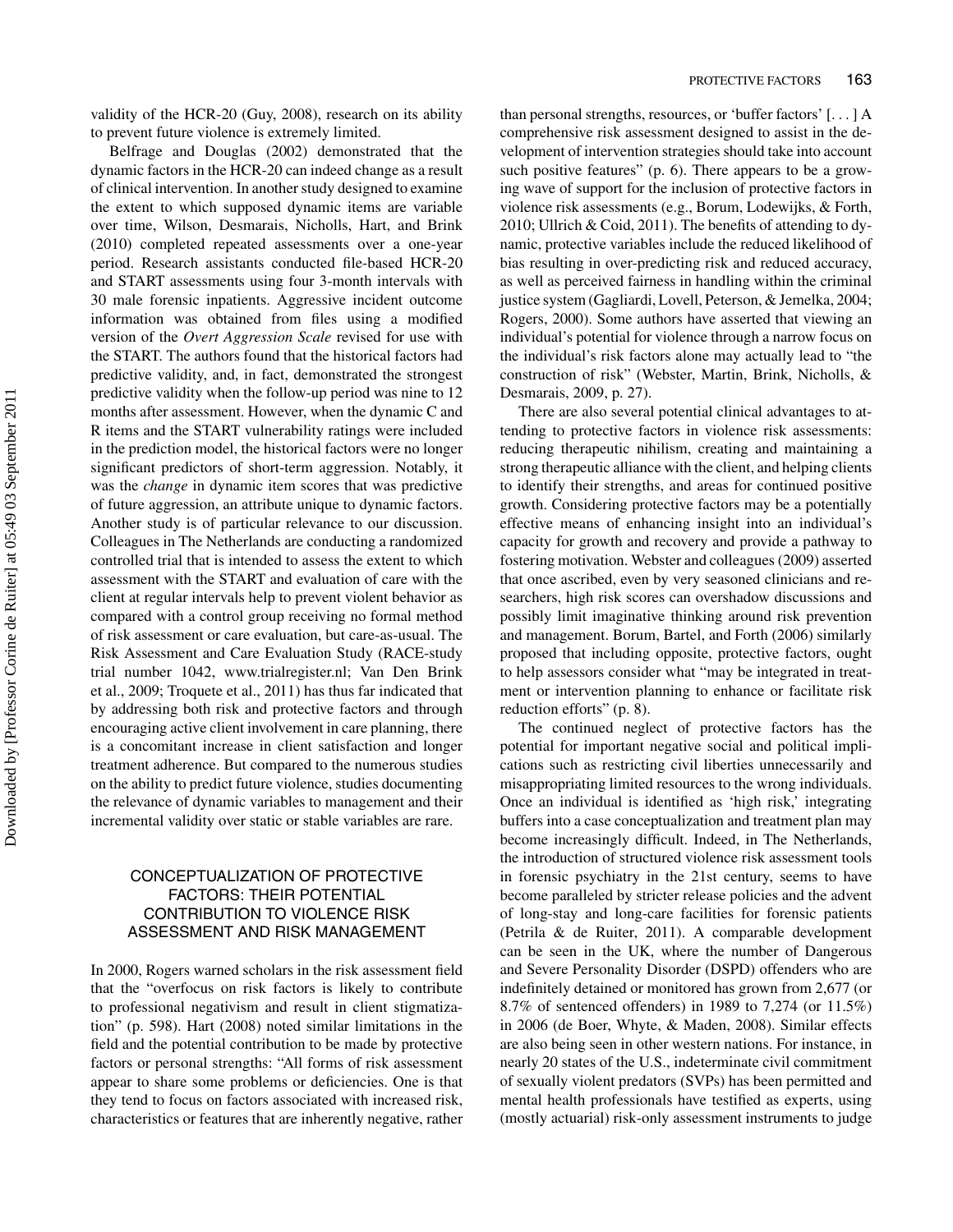a person at high risk of sexual re-offending. This practice has met with serious opposition from both legal scholars (Petrila, 2008) and behavioral scientists (Prentky, Janus, Barbaree, Schwartz, & Kafka, 2006). Obviously, repressive political sentiments and new laws have played an important role in these developments, but the emphasis on static risk factors and risk prediction, to the exclusion of protective factors and risk prevention strategies, has not helped safeguard a realistic balance between risk and rehabilitation. As long as we limit our attention to risk factors in risk assessment measures we have a concomitant limited capacity to foster rehabilitation and thus fulfill the legal mandate put to us to support the recovery and safe community reintegration of (forensic) psychiatric patients, inmates, and clients.

Traditionally, protective factors have received more attention in research into child and adolescent offending trajectories (Farrington, Loeber, Jolliffe, & Pardini, 2008; Loeber, Slot, & Stouthamer-Loeber, 2008) than in research with adults. Protective factors are mostly conceptualized as variables that moderate the effects of risk on problem behavior (Fergusson & Lynskey, 1996; Pollard Hawkins, & Arthur, 1999; Rutter, 1987, 2003). Research has shown that protective factors can act as buffers against risk factors and predict desistance from reoffending in children and adolescents (Lodewijks, de Ruiter, & Doreleijers, 2010; Stouthamer-Loeber, Wei, Masten, & Loeber, 2004). Another study provided support for a compensatory model that assumes main effects of risk and promotive factors on problem behaviors, but failed to find support for a protective effect (van der Laan, Veenstra, Bogaerts, Verhulst, & Ormel, 2010).

There presently exists one structured professional risk assessment tool for youth which incorporates risk and protective factors for violence risk*,*the *Structured Assessment of Violence Risk in Youth* (SAVRY; Borum, Bartel, & Forth, 2006; also see START: Adolescent Version; Nicholls, Viljoen, Cruise, Desmarais, & Webster, 2010). Although the absence of a risk factor may, in some sense, be considered 'protective,' and used accordingly in risk judgments, the factors contained in the SAVRY (Borum et al., 2006) are all positive protective factors. This means that they are notable for their presence, as opposed to a negative protective factor, notable for the absence of a risk factor. Obviously, the absence of negative attitudes towards school does not automatically mean that the adolescent has positive attitudes towards school. In accordance with Jessor, Van den Bos, Vanderryn, Costa, and Turbin (1995) positive protective factors are conceptualized "as variables that reflect involvement with and commitment to conventional society, that control against nonnormative activities, and that refer to activities incompatible with normative transgression" (p. 931). This definition is consistent with the conceptualization of protective factors by others (Luthar, Ciccetti, & Becker, 2000; Masten, Hubbard, Gest, Tellegen, Garmezy et al., 1999; Rutter, 2003).

As noted previously, research into protective factors for future violence risk in adult forensic psychiatric patients is limited. Moreover, most studies in adults have focused on general offender samples. For example, employment status has often been found to be a protective factor which influences the risk of delinquent behaviour (see e.g., Gendreau, Goggin, & Gray, 2000; Sampson & Laub, 1990), but also a more subjective employment rating, such as when an offender is able to pinpoint work needs, has been related to reduced risk in a meta-analysis (Gendreau et al., 2000). Being in an intimate relationship (Klassen & O'Connor, 1989) and, more specifically being married, have been identified as protective factors for criminal recidivism, although the quality of the relationship seems of greater importance than merely being married (Odonne-Paolucci, Violato, & Schofield, 2000; Sampson & Laub, 2005; Wright & Wright, 1992). In studies of adult samples, the social network seems to have a protective function (Goggin, Gendreau, & Gray, 1998; Hilterman, 2000), although the relationship of the size of the social network with desistance from criminal behaviour has not been supported in every study (e.g., Estroff & Zimmer, 1994) and the preferred size of the network might vary by the individual. As Hodgins (2001) proposed, for instance, patients who prefer to limit their social interactions may be demonstrating insight and limiting their potential for inflicting harm by opting out of events/contacts that they are aware have the potential for being excessively stressful for them. This perspective also has been found in the limited work on desistance and recovery of high risk individuals who go on to not reoffend; these individuals often report limiting their contact with others and to some extent appear to withdraw socially (Haggård, Gumpert, & Grann, 2001).

Recently, in a sample of forensic outpatients  $(N = 55)$ , the relationship between social ties (social contacts and participation in social institutions) and short-term self-reported reoffenses was studied (Bouman, de Ruiter, & Schene, 2010). The results provide evidence for a protective function of club participation (i.e., structured leisure activities) among highrisk patients, as determined by means of the *Level of Service Inventory-Revised*. For violent offences, the protective function of social institutions remained, even when the patient also had network members with a criminal background.

DeMatteo, Heilbrun, and Marczyk (2005) examined psychopathy and protective factors in a normal population sample. Results indicated a significant association between protective factors and subjects PCL-R (Hare, 2003) scores and involvement in criminal behavior. In addition, compared to criminal participants, noncriminal participants endorsed significantly more protective factors. The authors concluded that protective factors might offer insights into why some individuals who appear to be high risk are able to successfully avoid contact with the criminal justice system. Conversely, additional research on protective factors might help to differentiate individuals who appear to be moderate risk but who, due to a lack of protective factors, might actually represent a more substantial risk. Another study found that among Norwegian high-secure patients for whom strength scores on the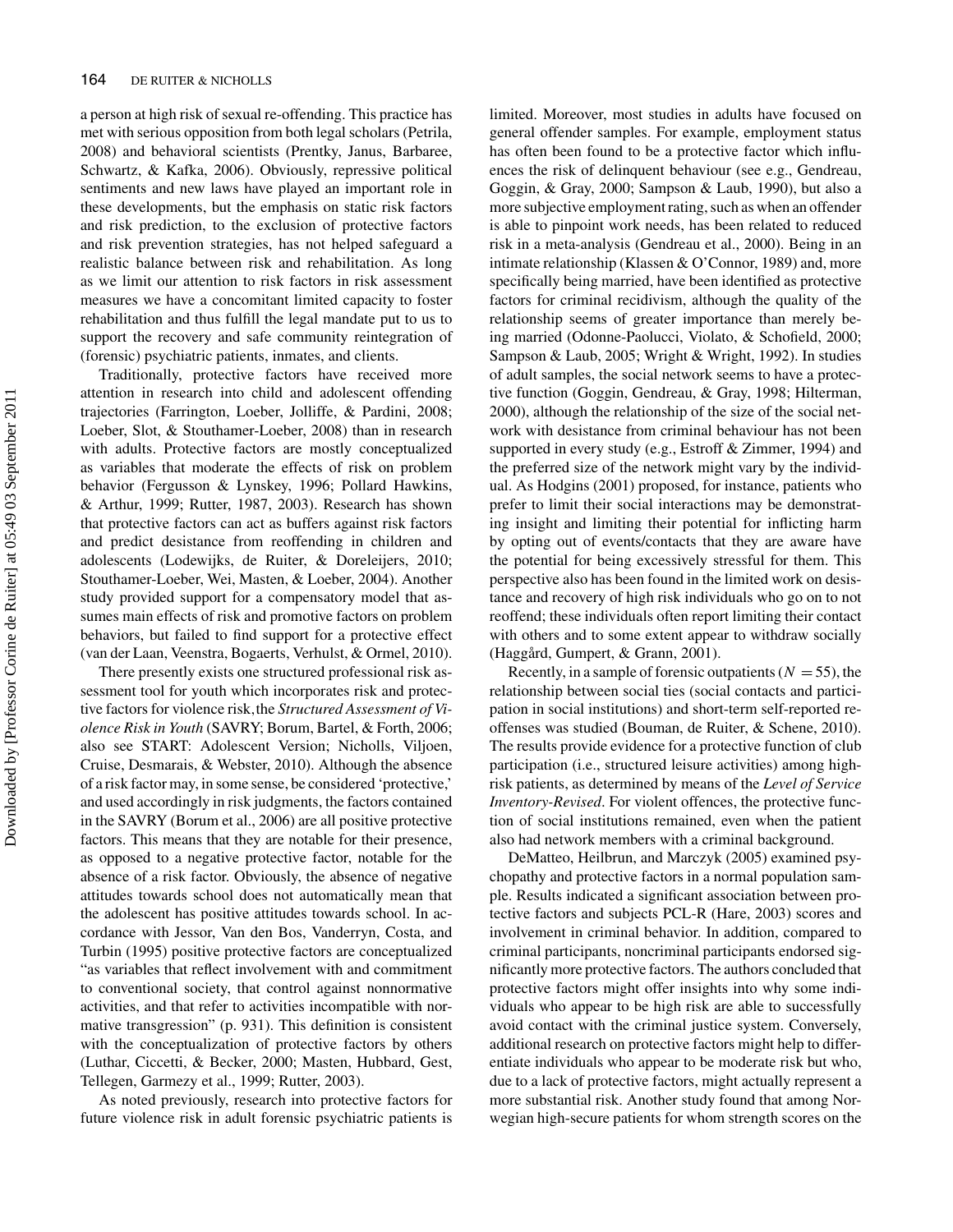START met or exceeded vulnerability scores there was an absence of inpatient physical aggression against staff over a 3-month follow-up period (Nonstad et al., 2010). In sum, a balanced comprehensive assessment of risk that includes a consideration of both risk and protective factors might service to improve the accuracy of violence risk assessments, and more importantly, might lead to a new generation of empirical studies into risk prevention and risk management.

#### RISK ASSESSMENT INSTRUMENTS INCLUDING PROTECTIVE FACTORS

Consistent with the conceptualization of protective factors set out in the SAVRY, recently developed structured risk assessment tools for adults have adopted the perspective that protective factors reflect more than merely the absence of risk. With the development of the START and the SAPROF, violence risk assessment research can finally take up the challenge set by Rogers (2000) more than 10 years ago. Obviously, our knowledge on the role and functioning of protective factors can only increase when we start measuring them. Conversely, risk-only assessments limit our capacity to measure and demonstrate positive therapeutic change (Becker & Murphy, 1998).

Early research with these measures is promising. For example, the SAPROF has good interrater reliability and predictive validity for nonreoffending at one and two years after inpatient treatment in a forensic psychiatric hospital (de Vries Robbé, de Vogel, & de Spa, this issue). Also, the SAPROF appears sensitive to treatment efforts as repeated assessments of the same patients over time demonstrated a significant improvement of SAPROF scores. Similarly, a consideration of the average START scores of patients within a forensic service showed that the mean vulnerability (risk) scores decrease and strength (protective) scores increase (at both the item and scale level) as patients move through the care pathway (i.e., secure/locked units to open units within a secure forensic hospital; Nicholls, Desmarais, & Brink, 2009). Preliminary validity and reliability was demonstrated in an early study of START (Nicholls, Brink, Desmarais, Webster, & Martin, 2006) and has been extended in more recent research (Braithwaite et al., 2010; Desmarais, Nicholls, Wilson, Hart, & Brink, 2011; Nonstad et al., 2010; Wilson et al., 2010). Early work on the relevance of the START to acute settings and civil psychiatric populations, including risk of harm to self as well as violence to others and the other adverse patient safety events considered in the START (substance abuse, victimization) are promising (Petersen, Douglas, & Nicholls, 2011). Research has also been conducted to examine the relevance to female psychiatric patients. Much like the HCR-20 (Douglas & Reeves, 2010; de Vogel & de Ruiter, 2005), the START appears to have relevance to both genders (Petersen, Douglas, & Nicholls, 2011b; Nicholls, Petersen, & Brink, 2011). Wilson, Desmarais, Nicholls, and Brink (2010) ex-

amined the capacity of risk and strength variables to inform short-term assessments of violence risk. This study is one of the first to demonstrate the relevance of dynamic variables to short-term evaluations of inpatient aggression. The authors found that the START had a robust relationship with inpatient aggression over short-term follow-ups (3, 6, and 9 months). Analyses indicated that when the total strength score was greater than the vulnerability score, there was a decreased likelihood of aggression during the following 3 months, suggesting a protective role for strengths. Of note, the SPJ final risk judgments of low, moderate and high risk met or exceeded, but were not statistically different from, the AUC values produced by the actuarial sum of the START items. Evidence for the incremental validity of the strengths over the vulnerability scores was not found. In comparison, in another Canadian study of the START, Desmarais, Nicholls, Wilson, and Brink (2011) found that START strength scores added incrementally to the validity of the vulnerability scores when assessing inpatient aggression in forensic psychiatric patients.

#### THEORETICAL MODELS

Risk factors are positively related to recidivism in empirical research (e.g., Bonta, Law, & Hanson, 1998; Hanson & Bussiere, 1998; Hanson & Morton-Bourgon, 2005; Monahan ` et al., 2001). However, a comprehensive theoretical model to understand or explain relapse into criminal behavior is hardly ever used in this type of research. Previously, Bonta (1997) has termed this kind of atheoretical identification of risk factors "dustbowl empiricism."

A comprehensive risk assessment and management model, which is based on theoretical principles, is the Risk-Needs-Responsivity model (RNR) (Andrews & Bonta, 1998; Andrews, Bonta, & Wormith, 2006; Bonta & Andrews, 2007). In RNR, the risk principle "asserts that criminal behaviour can be reliably predicted and that treatment should focus on the higher risk offenders. . . the need principle highlights the importance of criminogenic needs in the design and delivery of treatment; and. . . the responsivity principle describes how treatment should be provided" (Bonta & Andrews, 2007, p. i). As Bonta and colleagues have demonstrated in their Risk-Needs-Responsivity model, the circumstance we want to avoid is interfering too much with the low-risk group and not enough with the high-risk group. Consistent with the field's call for a consideration of protective factors in risk assessments (Hart et al., 2003; Rogers, 2000), Webster and colleagues assert that a risk assessment that considers only risk factors or that fails to allow 'high scores' on protective factors may inadvertently bias assessors.

In an elaboration on the RNR model, Ward, Melser, and Yates (2007) stated that a reduction of dynamic risk is "a necessary but not sufficient condition for effective treatment" (p. 210), and that, in conjunction with risk reduction, the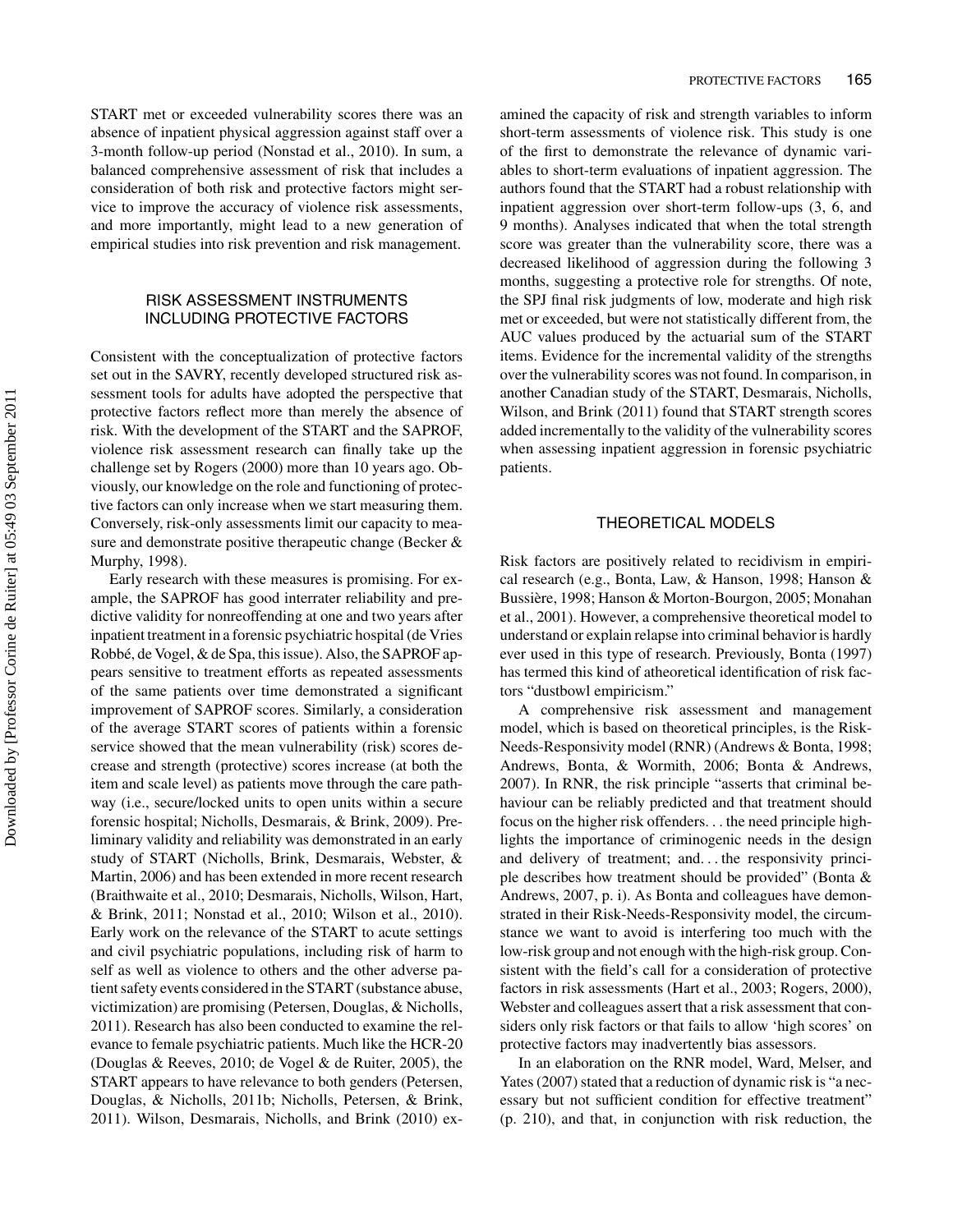promotion of human goods, which "are experiences and activities that are likely to result in enhanced levels of wellbeing" (Ward, Mann, & Gannon, 2007, p. 90), should be taken into account when formulating treatment plans. In line with this critique, Ward and colleagues (Ward, 2002; Ward & Brown, 2004; Ward, Mann, & Gannon, 2007) developed a treatment model, the Good Lives model, which is a strengthsbased approach and offers forensic clinicians guidelines to target human goods (i.e., valued aspects of human functioning and living; Ward & Brown, 2004, p. 246). They proposed "that the best way to lower offending recidivism rates is to equip individuals with the tools to live more fulfilling lives rather than to simply develop increasingly sophisticated risk management measures and strategies" (Ward & Brown, 2004, p. 244). Empirical support for the effectiveness of Good Lives–based risk prevention is still wanting.

A comprehensive model of risk assessment in forensic psychiatric patients should include static, historical risk factors, which help to establish the base rate of risk for future criminal behavior; dynamic risk factors in order to diminish risk; and strengths-based protective factors (Douglas et al., 2001; Farrington & Loeber, 2000; Miller, 2006; Rogers, 2000) to decrease the risk of re-offending and to enhance engagement in treatment through increased emphasis on positive aspects of the patient's life.

The Good Lives Model is obviously not the only theoretical model that can be used to generate hypotheses that can be tested in risk prevention research that includes protective next to risk factors. All theoretical frameworks that include a focus on positive outcomes and solutions instead of a singular focus on risk and problem behaviors are good candidates for informing research on what works in violence risk prevention. For instance, Ullrich and Coid (2011) point to control theory and the possibility that protective factors such as religion might be regarded as an important socializing institution for promoting law abiding behaviour. Similarly, social learning theory is highly relevant given the protective role of intact and close relationships, absent persons who are themselves drug users, criminals, or violent (Ullrich & Coid, 2011). Another model is solution-focused treatment (SFT; De Jong & Berg, 2008), a relatively new and increasingly popular model of intervention in mental health care. The central assertion of SFT is that the individual's problem or difficulty (and its causes) need not determine the focus of the intervention. Instead the role of the SFT practitioner is to identify what the individual wants to be different and then to explore and elaborate on that difference (Wand, 2010). A strengths-focused forensic clinician might ask the patient questions such as:

- Given the challenges in your life what strategies have you used, what qualities do you have that have been effective for you?
- Which people have given you special understanding, support, guidance?
- What are your hopes, visions, aspirations?
- When people say good things about you, what are they likely to say?
- When things have gone well in your life is there anything you would attribute that to? (Gutierrez, 2006)

Employing a positive, protective approach in the risk assessment and management of psychiatric patients may affect their responsivity and might make treatment of this population more effective and efficient.

#### FUTURE RESEARCH

Reflecting the relative dearth of research on protective factors and dynamic risk factors there is no shortage of need for further inquiry. In addition, the SAPROF and START are both new measures in need of cross-validation and psychometric evaluation across geographic regions and cultures, settings/legal contexts, and gender and age groups (e.g., consider the aging population in our forensic institutions). In particular, it is important to determine if measures of this nature demonstrate Differential Item Functioning (DIF) across key demographic groups, such as men and women. In addition, authors have rarely examined these issues in homogenous samples (in terms of psychopathology, for instance). Research is needed into the extent to which these measures offer useful information across different types of samples and different time-frames (acute, short-term, and long-term risk) and with relevance to specific outcomes (e.g., sexual vs. general violence).

A further area of inquiry that has been left largely untouched to date is the examination of high-risk individuals who are successfully released into the community. In our experience, this neglected aspect of violence risk assessment research is a possibly highly valuable though a challenging undertaking, given that former patients and inmates often are eager to leave their histories well behind them. Not only quantitative studies, but also qualitative case studies, using time series for example, may be valuable in pointing out what role dynamic risk and protective factors put in the balance over time. Consideration of the role of patients in assessments and treatment planning is a further area of study that would appear to have the potential to lend itself to important practice and policy implications. In general clinical assessment, collaborative approaches to assessment have proven highly effective in terms of treatment engagement and treatment response (Fischer & Finn, 2008). Studies should move beyond traditional psychometric and measure validation research to examine the longitudinal effects of cumulative risk and protective factors. Researchers should also examine process, training, and implementation issues (e.g., McNiel et al., 2008). Additionally, previous findings (Wilson et al., 2010) suggest that assessors tend to focus on the vulnerability ratings, to the neglect of the strength ratings, when arriving at the final risk estimate of low, moderate, or high. In other words,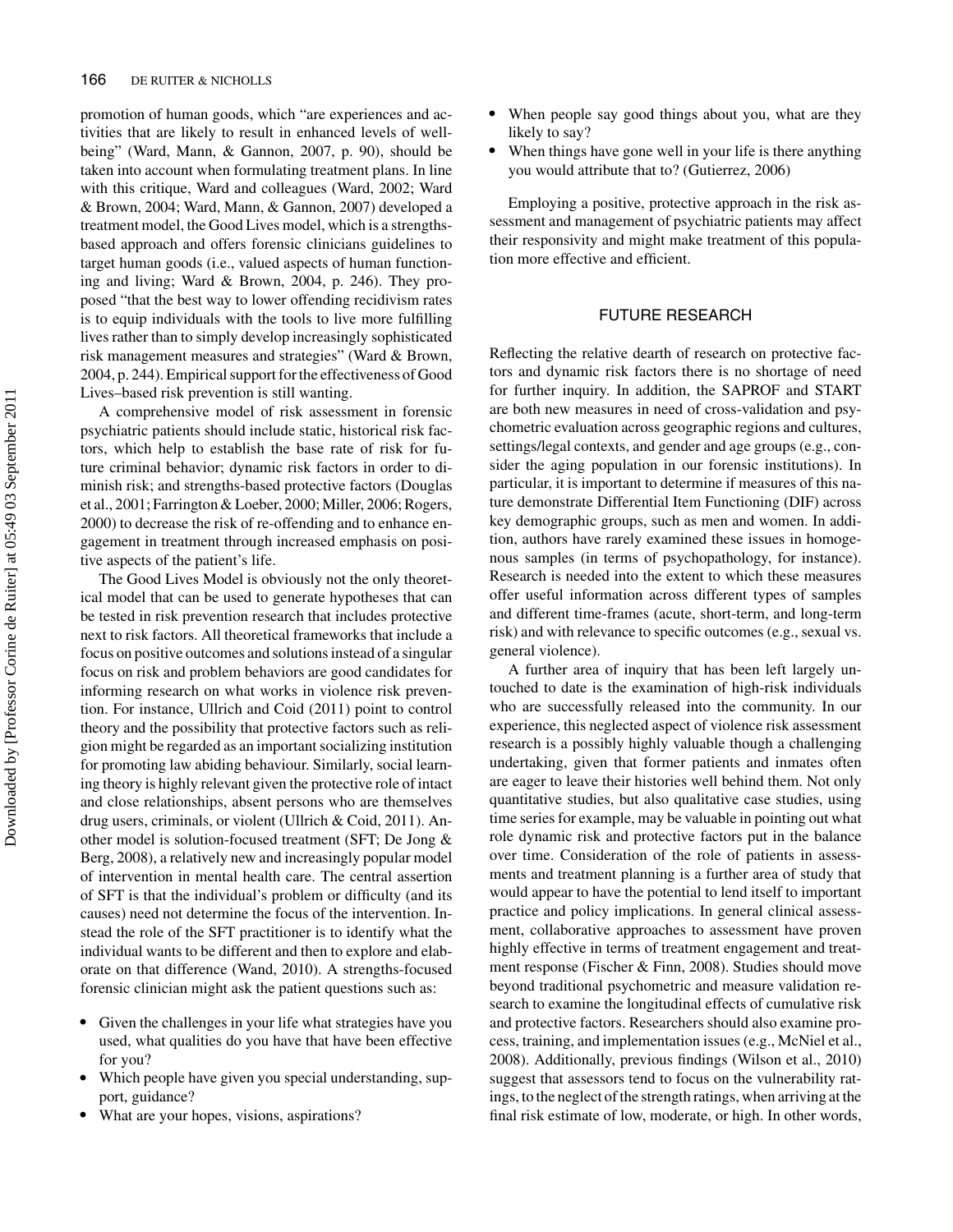the vulnerability ratings appear to overshadow the strength ratings in the assessors' overall estimate of short-term violence risk. This may be due to a lack of understanding of how to integrate strength factors into an assessment, due to a focus on the psychiatric diagnosis and historical risk variables, or due to the carryover effects from previous risk assessment training and practice focused exclusively on risk. Working in a forensic setting in and of itself may create a bias toward risk factors, given patients are generally admitted based on prior violent behavior and the need to protect society.

Finally, notably absent from the literature are investigations into the effectiveness of risk management and treatment following from risk assessments. Randomized controlled trials, in particular, are relatively rare in our field.

#### THIS SPECIAL SECTION

The ensuing three articles in this Special Section of *International Journal of Forensic Mental Health* mark the introduction of the SAPROF (de Vogel et al., 2009) in the international peer-reviewed literature.

The rationale for the development of the SAPROF is described in detail in the first article by de Vogel et al., as well as its structure and pilot implementation in a Dutch forensic psychiatric hospital. The article ends with a brief case example which illustrates the use of the instrument in clinical forensic practice, and shows how the use of the instrument alongside a risk-focused instrument, can foster a more collaborative relationship between clinician and patient.

In the second article, de Vries Robbé and his colleagues report the first findings on the predictive validity of the SAPROF in a sample of male forensic psychiatric patients with a violent index offense. The study was retrospective and files were coded by researchers, not clinical staff. SAPROF and HCR-20 scores and final risk judgments were related to official reconvictions for a violent offense at 1-, 2- and 3 year follow-up intervals after release. Results indicated that the SAPROF had good interrater agreement and predictive validity, particularly at the 1- and 2-year follow-up points. The combined SAPROF-HCR-20 rating showed somewhat higher predictive validity than the HCR-20 alone. Furthermore, dynamic SAPROF items showed meaningful changes over the course of treatment, attesting to the utility of the instrument in the planning and evaluation of forensic treatment.

In the final article, Nicholls, Petersen, Brink, and Webster report on the clinical and risk profile of a Canadian forensic population, using the START ( $N = 1,059$ ). Their prospective study was intended to provide insight into the risks and needs of forensic psychiatric patients and also will begin to provide normative data for the START in forensic psychiatric patients. In addition, the article provides some of the first published data on STARTs completed by mental health teams using it in clinical practice. Results revealed excellent

dispersion (at the item, scale, and risk estimate levels, alike) as well as good internal consistency, when completed collaboratively by a treatment team (generally consisting of case managers, nurses and psychiatrists). Male and female patients were considered to present with nearly identical mean strength and vulnerability scores. As such, there were only three strength scores (recreation, social skills, and substance use) and one vulnerability score (emotional state) that was found to differ significantly between the male and female patients. Somewhat unexpectedly, signature risk signs, anticipated by the developers of the measure to be relatively rare, were reported on nearly 1/3 of all STARTs. With regard to the population profile, it is also notable that it was an exception for patients to be rated high risk on any of the violence risk estimates, with the exception of substance abuse.

We have termed the study of protective factors in forensic mental health a "new frontier." The advent of instruments such as the START and the SAPROF makes it possible to explore the roads beyond the frontier. We hope this exploration will result in an increase in our knowledge of what works in risk prevention, in more balanced risk assessments in forensic practice, and an increase in the numbers of safe and successful reintegration of (forensic) psychiatric patients and offenders into society.

#### **REFERENCES**

- Anderson, D., & Hanson, R. K. (2010). Static-99: An actuarial tool to assess risk of sexual violent recidivism among sexual offenders. In R. K. Otto & K. S. Douglas (Eds.), *Handbook of violence risk assessment* (pp. 251– 267). New York, NY: Routledge.
- Andrews, D. A., Bonta, J., & Wormith, J. S. (2010). The Level of Service (LS) assessment of adults and older adolescents. In R. K. Otto & K. S. Douglas (Eds.), *Handbook of violence risk assessment* (pp. 199–225). New York, NY: Routledge.
- Becker, J. V., & Murphy, W. D. (1998). What we know and do not know about assessing and treating sex offenders. *Psychology, Public Policy, and Law, 4*, 116–137.
- Belfrage, H., & Douglas, K. S. (2002). Treatment effects on forensic psychiatric patients measured with the HCR-20 violence risk assessment scheme. *International Journal of Forensic Mental Health, 1*, 25–36.
- de Boer, J., Whyte, S., & Maden, T. (2008). Compulsory treatment of dangerous offenders with severe personality disorders: A comparison of the English DSPD and Dutch TBS systems. *Journal of Forensic Psychiatry & Psychology, 19*, 148–163.
- Blumstein, A., & Cohen, J. (1987). Characterizing criminal careers. *Science, 237*, 985– 991.
- Borum, R, Bartel, P., & Forth, A. (2006). *Manual for the Structured Assessment for Violence Risk in Youth (SAVRY)*. Odessa, FL: Psychological Assessment Resources.
- Borum, R, Lodewijks, H. P. B., Bartel, P., & Forth, A. (2006). Structured Assessment of Violence Risk in Youth (SAVRY). In R. K. Otto & K. S. Douglas (Eds.), *Handbook of violence risk assessment* (pp. 63–79). New York, NY: Routledge.
- Borum, R., & Reddy, M. (2001). Assessing violence risk in Tarasoff situations: A fact-based model of inquiry. *Behavioral Sciences and the Law, 19*, 375–385.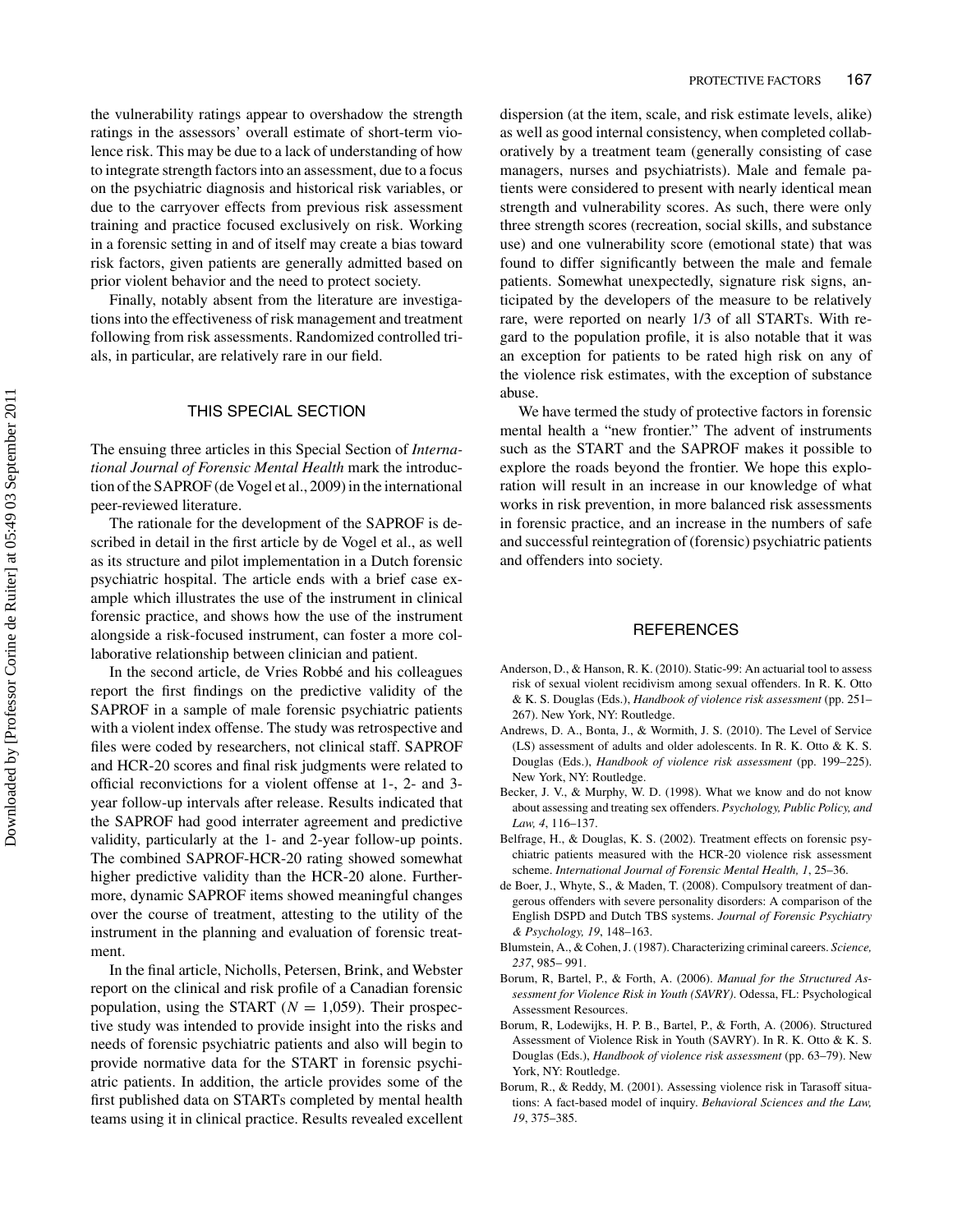- Bouman, Y. H. A., de Ruiter, C., & Schene, A. H. (2010). Social ties and short-term self-reported delinquent behaviour of personality disordered forensic outpatients. *Legal and Criminological Psychology, 15*, 357–372. [DOI:10.1348/135532509X444528.]
- Braithwaite, E., Charette, Y., Crocker, A. G., & Reyes, A. (2010). The predictive validity of clinical ratings of the Short-Term Assessment of Risk and Treatability (START). *International Journal of Forensic Mental Health, 9*, 271–281.
- van den Brink, R. et al. (n.d.). Risk Assessment and Care Evaluation (RACE) study. Trial number 1042. Retrieved from www.trialregister.nl
- van den Brink, R., Troquete, N., Van Os, T., Schaafsma, G., Schram, A., & Wiersma, D. (2009, June). *Patient self-appraisal of the risk and protective factors of the START*. Paper presented at the 9th annual conference of the International Association of Forensic Mental Health Services, Edinburgh, United Kingdom.
- Campbell, M., French, S., & Gendreau, P. (2009). The prediction of violence in adult offenders: A meta-analytic comparison of instruments and methods of assessment. *Criminal Justice and Behavior, 36*, 567–590.
- Coid, J. W. (2003). Formulating strategies for the primary prevention of adult antisocial behaviour: "High risk" or "population" strategies? In D. P. Farrington & J. W. Coid (Eds.), *Early prevention of adult antisocial behaviour* (pp. 32–78). Cambridge, UK: Cambridge University Press.
- Crocker, A., Braithwaite, E., Côté, G., Nicholls, T., & Seto, M. (2011). To detain or release? Correlates of dispositions for individuals declared not criminally responsible on account of mental disorder. *Canadian Journal of Psychiatry, 56*, 293–302.
- Daffern, M., Howells, K., & Ogloff, J. R. P. (2007). What's the point? Towards a methodology for assessing the purpose of psychiatric inpatient aggression. *Behaviour Research and Therapy, 24*, 101–11.
- De Jong, P., & Berg, I. K. (2008). *Interviewing for solutions* (3rd ed.). Belmont, CA: Thompson Brooks.
- DeMatteo, D., Heilbrun, K., & Marczyk, G. (2005). Psychopathy, risk of violence, and protective factors in a noninstitutinalized and noncriminal sample. *International Journal of Forensic Mental Health, 4*, 147–157.
- Desmarais, S. L., Collins, M., Nicholls, T. L., & Brink, J. (2011). Perceptions of the Short-Term Assessment of Risk and Treatability as implemented in forensic psychiatric practice. Manuscript submitted for publication.
- Desmarais, S., Nicholls, T. L., Wilson, C., & Brink, J. (2011). Reliability and validity of the Short-Term Assessment of Risk and Treatability in assessing risk for inpatient aggression. Manuscript submitted for publication.
- Douglas, K. S., Ogloff, J. R. P., & Hart, S. D. (2003). Evaluation of a model of violence risk assessment among forensic psychiatric patients. *Psychiatric Services, 54*, 1372–1379.
- Douglas, K. C., Ogloff, J. R. P., Nicholls, T. L., & Grant, I. (1999). Assessing risk for violence among psychiatric patients: The HCR-20 violence risk assessment scheme and the Psychopathy Checklist: Screening Version. *Journal of Consulting and Clinical Psychology, 67*, 917–930.
- Douglas, K. S., & Reeves, K. (2010). Historical-Clinical-Risk Management-20 (HCR-20) Violence Risk Assessment Scheme. In R. K. Otto & K. S. Douglas (Eds.), *Handbook of violence risk assessment* (pp. 147–185). New York, NY: Routledge.
- Douglas, K. S., & Skeem, J. (2005). Violence risk assessment: Getting specific about being dynamic. *Psychology, Public Policy, and Law, 11*, 347–383.
- Dvoskin, J. A., & Heilbrun, K. (2001). Risk assessment and release decision making: Toward resolving the great debate. *Journal of the American Academy of Psychiatry and the Law, 29*, 6–10.
- Estroff, S. E., & Zimmer, C. (1994). Social networks, social support, and violence among persons with severe, persistent mental illness. In J. Monahan & H. J. Steadman (Eds.), *Violence and mental disorder: Developments in risk assessment* (pp. 249–295). Chicago, IL: University of Chicago Press.
- Farrington, D. P., Loeber, R., Jolliffe, D., & Pardini, D. A. (2008). Promotive and risk processes at different life stages. In R. Loeber, D. P. Farrington, M. Stouthamer- Loeber, & H. Raskin White (Eds.), *Violence and serious*

*theft. Development and prediction from childhood to adulthood* (pp. 169–230). New York, NY: Routledge.

- Farrington, D. P., Ohlin, C. E., & Wilson, J. Q. (1986). *Understanding and controlling crime: Toward a new research strategy*. New York, NY: Springer.
- Fergusson, D. M., & Lynskey, M. T. (1996). Adolescent resiliency to family adversity. *Journal of Child Psychology and Psychiatry, 37*, 281–292.
- Fischer, C. T., & Finn, S. E. (2008). Developing the life meaning of psychological test data: Collaborative and therapeutic approaches. In R. Archer & S. Smith (Eds.), *Personality assessment* (pp. 379–404). New York, NY: Routledge.
- Gendreau, P., Goggin, C., & Gray, G. (2000). *Case need review: Employment domain*. Saint John, Canada: Centre for Criminal Justice Studies, University of New Brunswick.
- Goggin, C., Gendreau, P., & Gray, G. (1998). *Case needs review: Associates/Social interaction Domain*. Saint John, Canada: Centre for Criminal Justice Studies, University of New Brunswick.
- Grove, W. M., & Meehl, P. E. (1996). Comparative efficiency of informal (subjective, impressionistic) and formal (mechanical, algorithmic) prediction procedures: The clinical-statistical controversy. *Psychology, Public Policy, and Law, 2*, 293–323.
- Gutierrez, P. M. (2006). Integratively assessing risk and protective factors for adolescent suicide. *Suicide and Life-Threatening Behavior, 36*, 129–135.
- Guy, L. S. (2008). *Performance indicators of the structured professional judgment approach for assessing risk for violence to others: A metaanalytic survey* (Unpublished doctoral dissertation). Simon Fraser University, Burnaby, Canada.
- Haggård, U. A., Gumpert, C. H., & Grann, M. (2001). Against all odds: A qualitative follow-up study of high-risk violent offenders who were not reconvicted. *Journal of Interpersonal Violence, 16*, 1048–1065.
- Hanson, R. K., & Morton-Bourgon, K. (2009). The accuracy of recidivism risk assessments for sexual offenders: A meta-analysis. *Psychological Assessment, 21*, 1–21.
- Hanson, R. K., & Thornton, D. (1999). *Static-99: Improving actuarial risk assessments for sex offenders* (User report No.1999–02). Ottawa, Canada: Department of the Solicitor General of Canada.
- Hanson, R. K., & Thornton, D. (2000). Improving risk assessment for sex offenders: A comparison of three actuarial scales. *Law and Human Behavior, 24*, 119–136.
- Harris, G. T., Rice, M. E., & Cormier, C. A. (1993). Violent recidivism of mentally disordered offenders: The development of a statistical prediction instrument. *Criminal Justice and Behavior, 20*, 315–335.
- Hart, S. (2008). Preventing violence: The role of risk assessment and management. In A. C. Baldry & F. W. Winkel (Eds.), *Intimate partner violence prevention and intervention* (pp. 7–18). Hauppage, NY: Nova Science.
- Hart, S. D., Cox, D., & Hare, R. D. (1995). *The Hare Psychopathy Checklist: Screening Version (PCL:SV)*. Toronto, Ontario, Canada: Multi-Health Systems.
- Heilbrun, K., Yasuhara, K., & Shah, S. (2010). Violence risk assessment tools: Overview and critical analysis. In R. K. Otto & K. S. Douglas (Eds.), *Handbook of violence risk assessment* (pp. 1–17). New York, NY: Routledge.
- Hilterman, E. L. B. (2000). Tijdens de oefening terug naar af. Een onderzoek naar de predictie van ernstige recidive door tbs-gestelden tijdens verlof [Back to square one during treatment. A research of the prediction of severe recidivism by forensic patients during leave]. *Tijdschrift voor Criminologie 42*, 232–52.
- Jessor, R., Van den Bos, J., Vanderryn, J., Costa, F., & Turbin, M. (1995). Protective factors in adolescent problem behaviour: Moderator effects and developmental change. *Developmental Psychology, 31*, 923–933.
- Klassen, D., & O'Connor, W. A. (1989). Assessing the risk of violence in released mental patients: A cross-validation study. *Psychological Assessment, 1*, 75–81.
- van der Laan, A. M., Veenstra, R., Bogaerts, S., Verhulst, F.C., & Ormel, J. (2010). Serious, minor, and non-delinquents in early adolescence: The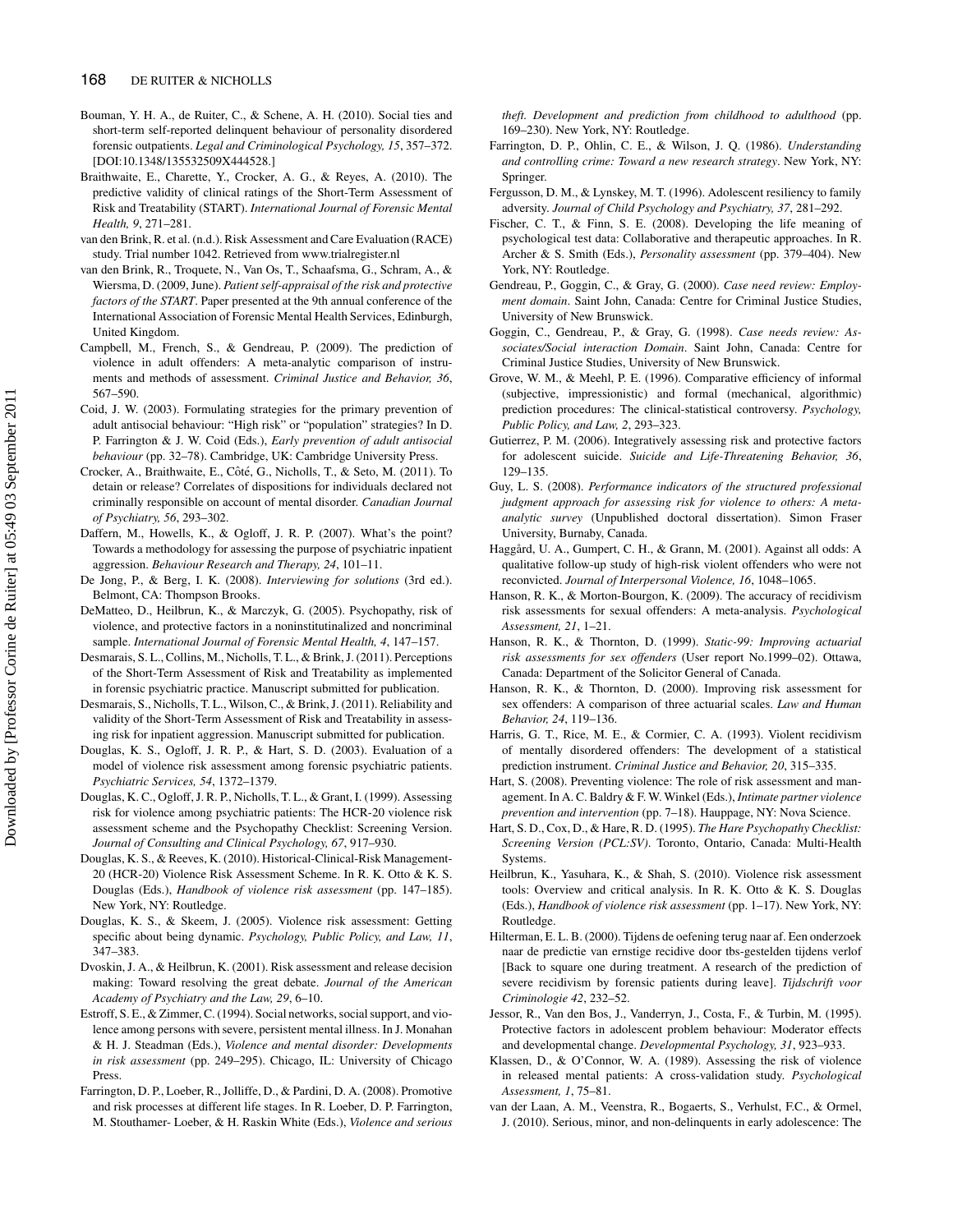impact of cumulative risk and promotive factors. The TRAILS study. *Journal of Abnormal Child Psychology, 38*, 339–351.

- Lodewijks, H. P. B., de Ruiter, C., & Doreleijers, T. A. H. (2010). The impact of protective factors in desistance from violent reoffending: A study in three samples of adolescent violent offenders. *Journal of Interpersonal Violence, 25*, 568–587.
- Loeber, R., Slot, N. W., & Stouthamer-Loeber, M. (2008). A cumulative developmental model of risk and promotive factors. In R. Loeber, N. W. Slot, P. H. Van der Laan, & M. Hoeve (Eds.), *Tomorrow's criminals: The development of child delinquency and effective interventions* (pp. 133–161). Farnham, UK: Ashgate.
- Lussier, P., Verdun-Jones, S., Deslauriers-Varin, N., Nicholls, T. L., & Brink, J. (2009). Chronic violent patients in an inpatient psychiatric hospital: Prevalence, description, and identification. *Criminal Justice and Behavior, 37*, 5–28.
- Luthar, S. S., Cicchetti, D., & Becker, B. (2000). The construct of resilience: A critical evaluation and guidelines for future work. *Child Development, 71*, 543–562.
- Masten, A. S., Hubbard, J. J., Gest, S. D., Tellegen, A., Garmezy, N., & Ramirez, M. (1999). Competence in the context of adversity: Pathways to resilience and maladaptation from childhood to late adolescence. *Development and Psychopathology, 11*, 143–169.
- McNiel, D. E. (2009). Assessment and management of acute risk of violence in adult patients. In P. Kleespies (Ed.), *Evaluating and managing behavioral emergencies: An evidence-based resource for mental health practitioners* (pp. 125–145). Washington, DC: American Psychological Association.
- McNiel, D. E., & Binder, R. L. (1994). Screening for risk of inpatient violence: Validation of an actuarial tool. *Law and Human Behavior, 18*, 579–586.
- McNiel, D. E., Chamberlain, J. R., Weaver, C. M., Hall, S. E., Fordwood, S. R., & Binder, R. L. (2008). Impact of clinical training on violence risk assessment. *American Journal of Psychiatry, 165*, 195– 200.
- McNiel, D. E., Gregory, A., Lam, J., Binder, R. L., & Sullivan, G. (2003). Utility of decision support tools for assessing acute risk of violence*. Journal of Consulting and Clinical Psychology, 71*, 945– 953.
- Monahan, J. (1981). *The clinical prediction of violent behavior*. Rockville, MD: National Institute of Mental Health.
- Monahan, J., Steadman, H. J., Appelbaum, P. S., Grisso, T., Mulvey, E. P., Roth, L. H., ... & Silver, E. (2006). The classification of violence risk. *Behavioral Sciences and the Law, 24*, 721–730.
- Monahan, J., Steadman, H. J., Robbins, P.C., Appelbaum, P., Banks, S. Grisso, T., . . . Silver, E. (2005). Prospective validation of the multiple iterative classification tree model of violence risk assessment. *Psychiatric Services, 56*, 810–815.
- Monahan, J., Steadman, H. J., Silver, E., Appelbaum, P. S., Robbins, P.C., Mulvey, E. P., . . . Banks, S. (2001). *Rethinking risk assessment: The MacArthur study of mental disorder and violence*. Oxford, UK: University Press.
- Mossman, D. (1994). Assessing predictions of violence: Being accurate about accuracy. *Journal of Consulting and Clinical Psychology, 62*, 783–792.
- Nicholls, T. L., Brink, J., Desmarais, S., Webster, C. D., & Martin, M. L. (2006). The Short-Term Assessment of Risk and Treatability (START): A prospective validation study in a forensic psychiatric sample. *Assessment, 13*, 313–327.
- Nicholls, T. L., Desmarais, S. L., & Brink, J. (2009, June). The START across the continuum of care: Implementation in a forensic psychiatric service. In T. Nicholls (Chair), *Implementation and evaluation of START in civil and forensic psychiatric services.* Symposium presented at the 9*th* annual conference of the International Association of Forensic Mental Health Services, Edinburgh, Scotland.
- Nicholls, T. L., Ogloff, J. R. P., & Douglas, K. S. (2004). Assessing risk for violence among female and male civil psychiatric patients: The HCR-20,

PCL:SV, and McNiel & Binder's VSC. *Behavioral Sciences and the Law, 22*, 127–158.

- Nicholls, T. L., Petersen, K., & Brink, J. (2011, March). *Field reliability of the START: The relationship between treatment team assessments and diverse patient safety events*. Paper presented at the American Psychology Law Society conference, Miami, FL.
- Nicholls, T. L., Viljoen, J. L., Cruise, C., Desmarais, S. L. & Webster, C. D. (2010). *Abbreviated manual for the Short-Term Assessment of Risk and Treatability (START): Adolescent version. Consultation version*. Port Coquitlam, Canada: BC Forensic Psychiatric Services Commission.
- Nonstad, K., Nesset, M. B., Kroppan, E., Pedersen, T. W., Nottestad, J. ¨ A., Almvik, R., & Palmstierna, T. (2010). Predictive validity and other psychometric properties of the Short-Term Assessment of Risk and Treatability (START) in a Norwegian high secure hospital. *International Journal of Forensic Mental Health, 9*, 294–299.
- Odonne-Paolucci, E. O., Violato, C., & Schofield, M. A. (2000). *A review of marital and family variables as they relate to adult criminal recidivism*. Calgary, Canada: National Foundation for Family Research and Education.
- Ogloff, J. R. P., & Daffern, M. (2006). The dynamic appraisal of situational aggression: An instrument to assess risk for imminent aggression in psychiatric inpatients. *Behavioral Sciences and the Law, 24*, 799– 813.
- Olver, M. E., & Wong, S. C. P. (2011). A comparison of static and dynamic assessment of sexual offender risk and need in a treatment context. *Criminal Justice and Behavior, 38*, 113–126.
- Otto, R. K., & Douglas, K. S. (Eds.). (2010). *Handbook of violence risk assessment*. New York, NY: Routledge.
- Petersen, K. L., Douglas, K. S., & Nicholls T. L. (2011, March). *Gender differences in the psychometric properties of the Short-Term Assessment of Risk and Treatability (START) in an acute civil psychiatric sample.* Paper presented at the American Psychology Law Society conference, Miami, FL.
- Petersen, K. L., Douglas, K. S., & Nicholls, T. L. (2011, June). The psychometric properties of the Short-Term Assessment of Risk and Treatability (START) in an acute civil psychiatric population. Paper presented in T. Nicholls (Chair), *The Short-Term Assessment of Risk and Treatability (START): Research in community forensic, acute civil psychiatric, and adolescent populations.* Symposium accepted for presentation at the 11th annual conference of the International Association of Forensic Mental Health Services, Barcelona, Spain.
- Petrila, J. (2008). Because they do horrible things: Fear, science, and the erosion of civil liberties in sexually violent predator proceedings. *Journal of Psychiatry & Law, 36*, 359–387.
- Petrila, J., & de Ruiter, C. (2011). The competing faces of mental health law: Recovery and access versus the expanding use of preventive confinement. *Amsterdam Law Forum, 3*(1), 72–83.
- Pollard, J. A., Hawkins, J. D., & Arthur, M. W. (1999). Risk and protection: Are both necessary to understand diverse behavioral outcomes in adolescence? *Social Work Research, 23*, 145–159.
- Prentky, R. A., Janus, E., Barbaree, H., Schwartz, B. K., & Kafka, M. P. (2006). Sexually violent predators in the courtroom: Science on trial, *Psychology, Public Policy, and Law, 12*, 357–386.
- Quinsey, V. L., Harris, G. T., Rice, M. E., & Cormier, C. A. (1998). *Violent offenders: Appraising and managing risk*. Washington, DC: American Psychological Association.
- Rice, M. E., Harris, G. T., & Hilton, N. Z. (2010). The Violence Risk Appraisal Guide and Sex Offender Risk Appraisal Guide and the Ontario Domestic Assault Risk Assessment and Domestic Violence Risk Appraisal Guide for Wife Assault Risk Assessment. In R. K. Otto & K. S. Douglas (Eds.) (2010). *Handbook of violence risk assessment* (pp. 99–119). New York, NY: Routledge.
- Rogers, R. (2000). The uncritical acceptance of risk assessment in forensic practice. *Law and Human Behavior, 24*, 595–605.
- Rutter, M. (1987). Psychosocial resilience and protective mechanisms. *American Journal of Orthopsychiatry, 57*, 316–331.